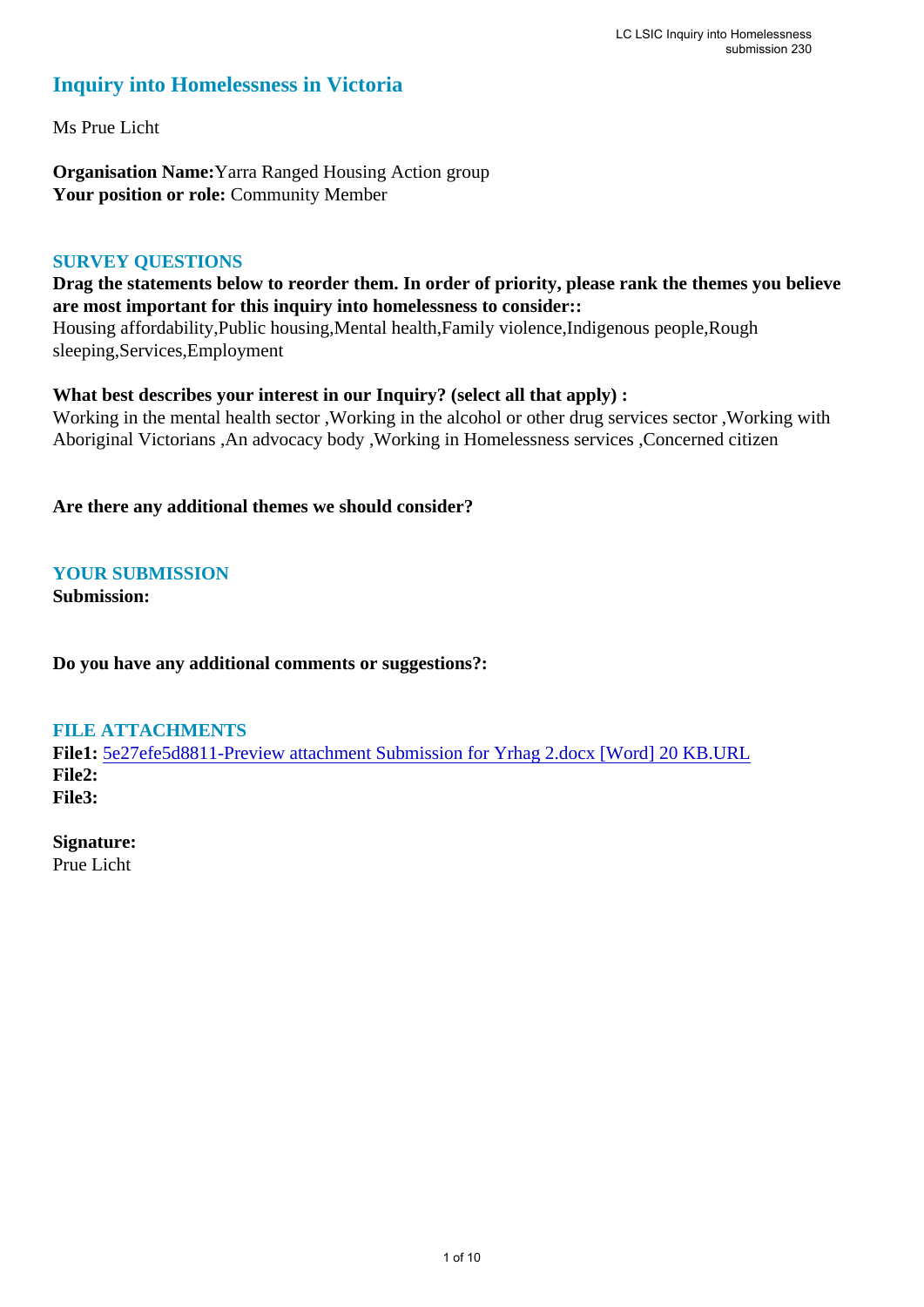### **YARRA RANGES HOUSING ACTION GROUP**

# To positively influence the provision of affordable housing in the local area, through raising awareness and advocating/lobbying to all levels of government and community

**Yarra Ranges Housing Action Group** 

The Yarra Ranges Housing Action Group, (YRHAG) welcomes the opportunity to contribute to the Inquiry into Homelessness in Victoria. As a group, we have concerns about housing affordability and its inevitable consequences in terms of homelessness and the impact it has on people on low incomes and benefit recipient singles and families in the Yarra Ranges.

Yarra Ranges Housing Action Group was established as a result of a forum in Lilydale in October 2012 run by Anglicare for Anti-Poverty week. It consists of housing and support agencies, and individuals, who have an interest and passion for housing issues and the associated risks for the population in the Yarra Ranges.

The definition of homelessness in this submission is those people who have no secure and safe place to sleep on any given night. They may be sleeping in their car, on a friend's sofa or sleeping rough in the forest or on a city street. They may be temporarily in a motel or night shelter. They may be in severely overcrowded and inadequate accommodation.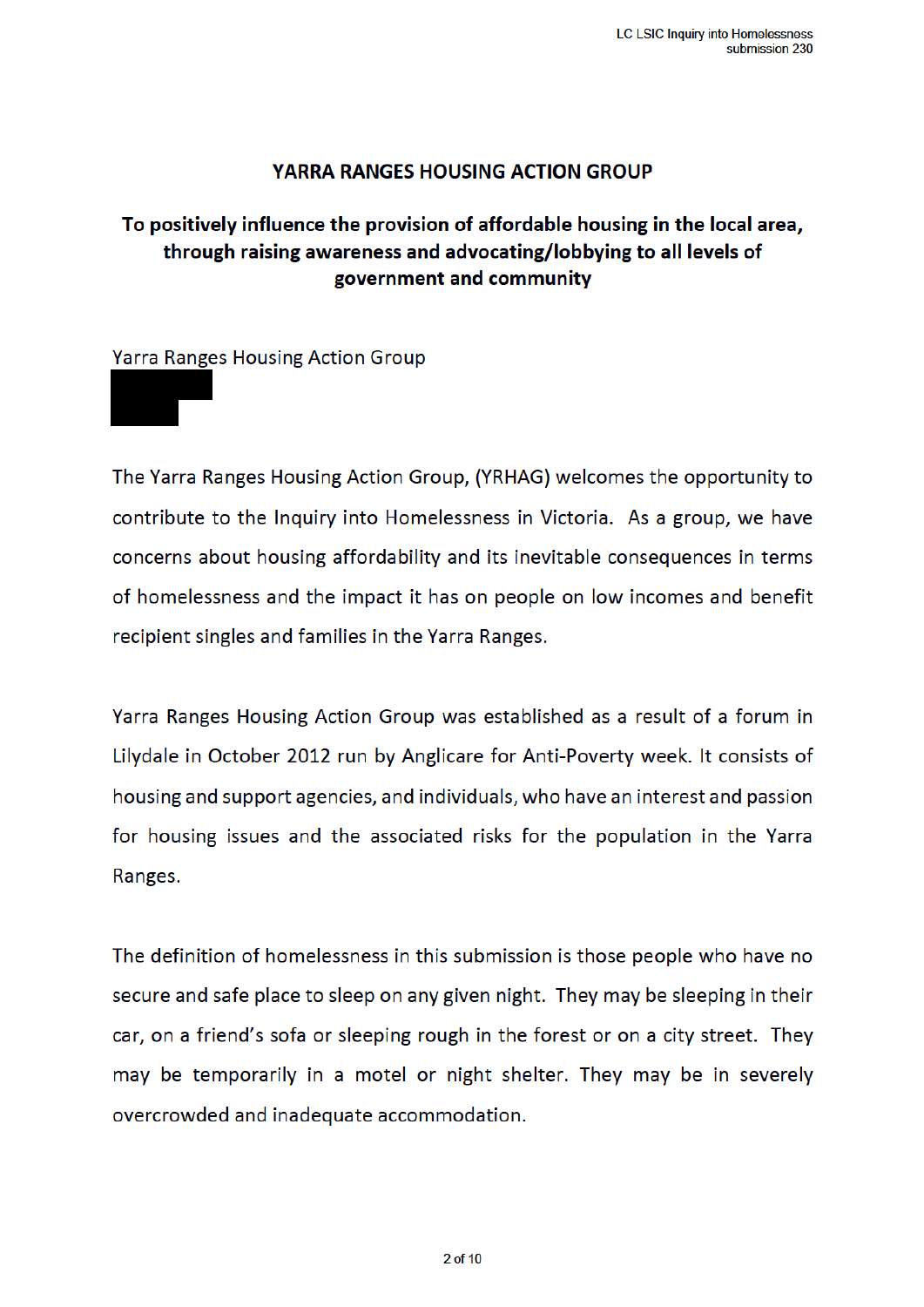- There are certain factors which predispose people to the likelihood of homelessness or the risk of becoming so. Poverty is a certainty, compounded by domestic violence, mental health issues, disability and drug and alcohol problems, amongst many other factors increasing people's vulnerability.
- As house prices increase so to do rental prices, so that people who may not in the past have been homeless, have become so.
- Older women, particularly those who have been traditional homemakers and therefore not worked for many years and those retiring from the work force or becoming unemployed before the pension starts, are at great risk, as they are forced onto Newstart with little or no prospect of finding work. While they may not consider themselves homeless, if they are able, they are living with their children or in a friend's converted garage or caravan.
- Families and many young people, in an age of insecure, contract employment also cannot afford the increasing rents and have no hope of entering the housing market.
- People generally want to stay close to their friends, family and community. This sometimes becomes impossible when choices are limited or non-existent.

# **Background**

An Anglicare report from April 2019 based on their research from a Snapshot which surveyed over 69,000 rental listings across Australia. found that there is a chronic shortage of affordable rentals across Australia. The report said that:

- 317 rentals were affordable for a single person on the Disability Support Pension

- 75 rentals were affordable for a single parent with one child on Newstart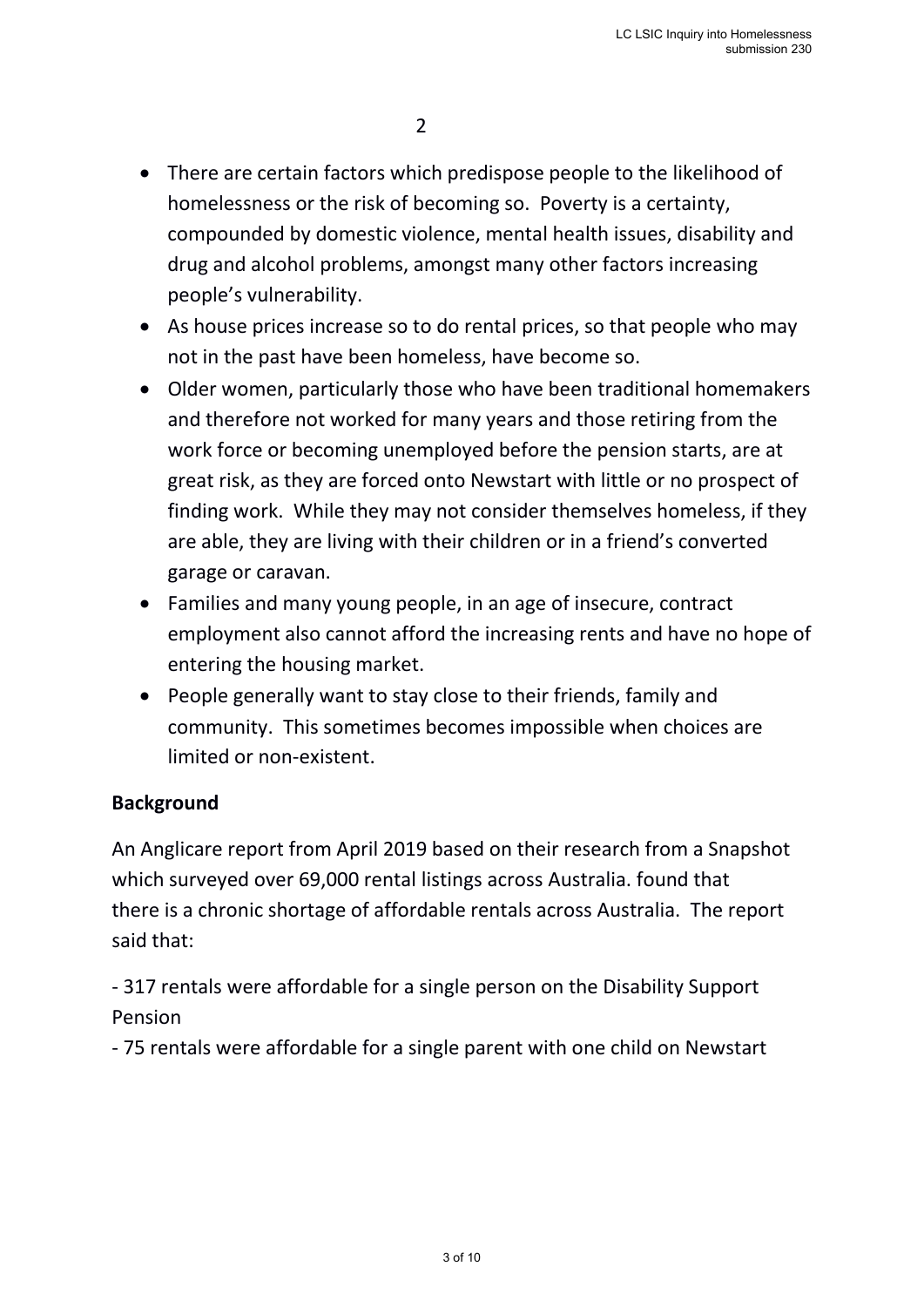- 2 rentals were affordable for a single person in a property or share house on Newstart

- 1 rental was affordable for a single person in a property or share house on

Youth Allowance.

- 0 rentals were affordable for a single person on Newstart or Youth Allowance in any major city or regional centre.

The magazine "Parity" in June 2016 said that more than 22,000 Victorians are homeless on any given night. More than 260,000 low income rental households are known to be in housing stress in Victoria and at that time there was a short fall of 80,000 affordable rental properties.

The 2016 census figures indicate an increase in homelessness in every category and we know there are tens of thousands of people homeless across Australia every night.

The rate of homelessness in Australia has increased 4.6 per cent over the last five years, according to new data from the 2016 Census of Population and Housing.

The latest estimates reveal more than 116,000 people were experiencing homelessness in Australia on Census night, representing 50 homeless persons for every 10,000 people.

Dr Paul Jelfs, General Manager of Population and Social Statistics, said that while there was an overall increase in the estimate of homelessness in Australia, this number is made up of various distinct groups and each tells a different story.

People living in 'severely' crowded dwellings, defined as requiring four or more extra bedrooms to accommodate the people who usually live there, was the greatest contributor to the national increase in homelessness.

"In 2016, this group accounted for 51,088 people, up from 41,370 in 2011.

"On Census night, 8,200 people were estimated to be 'sleeping rough' in improvised dwellings, tents or sleeping out – an increase from 3.2 persons per 10,000 people in 2011 to 3.5 persons per 10,000 people in 2016," Dr Jelfs said.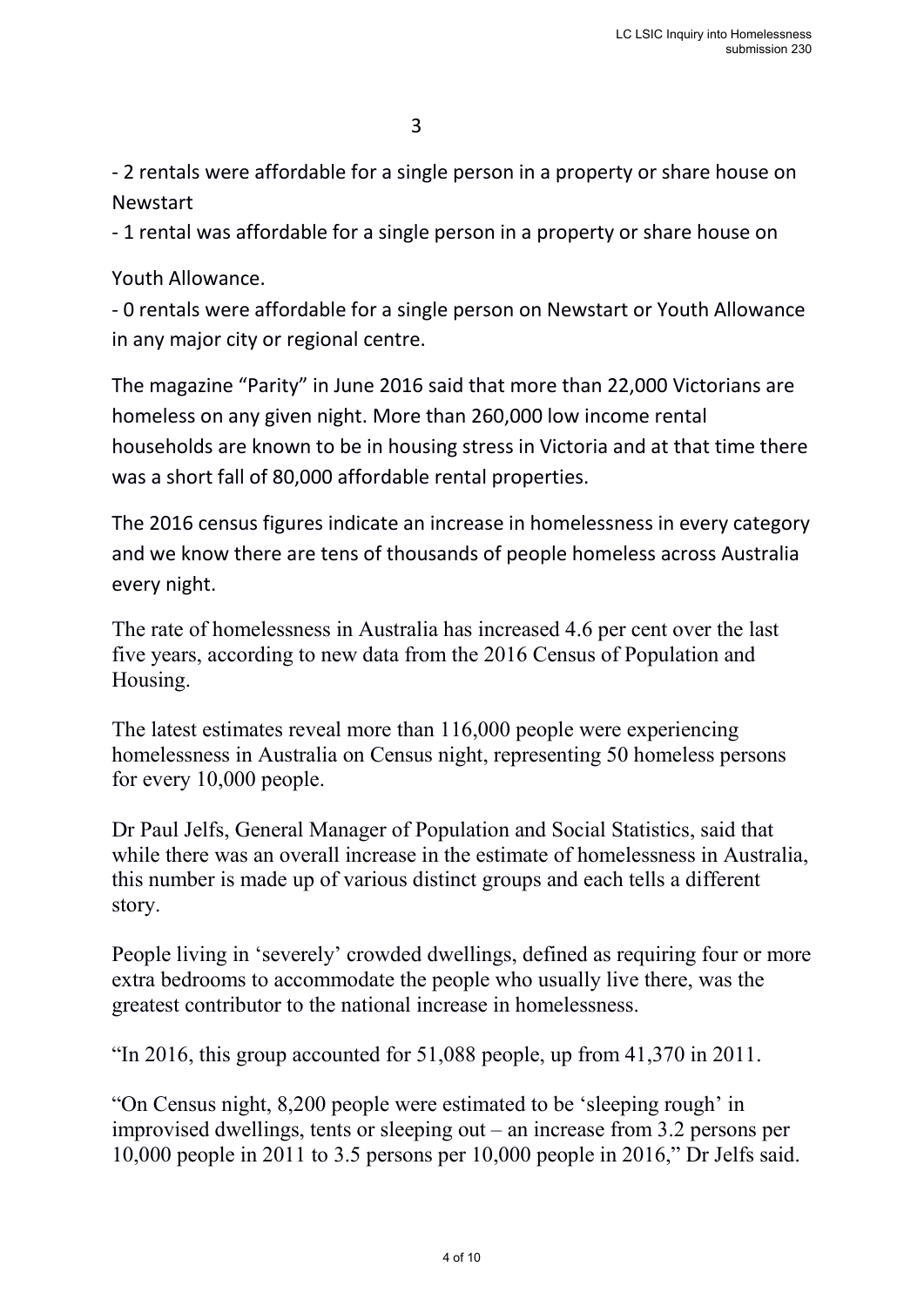4

Younger and older Australians have also emerged as groups experiencing increasing homelessness in Australia.

"One quarter of all people experiencing homelessness in 2016 was aged between 20 and 30 years," Dr Jelfs said.

People aged between 65 and 74 years experiencing homelessness increased to 27 persons per 10,000 people, up from 25 persons per 10,000 people in 2011.

Recent migrants (those who arrived within the five years prior to the 2016 Census) accounted for 15 per cent of the homeless estimate. Almost three quarters of this group were living in 'severely' crowded dwellings and the majority came from countries in South-East Asia, North-East Asia and Southern and Central Asia, including India, China and Afghanistan.

The overall number of Aboriginal and Torres Strait Islander people experiencing homelessness in 2016 was 23,437. More than two out of three were living in 'severely' crowded dwellings, with just less than 10 per cent 'sleeping rough'.

Further 2016 Census homelessness data can be found on the ABS website.

| $= 10, 00000$ $= 100000000000000$                                       |       |  |             |      |      |                                               |                                                   |      |  |  |  |
|-------------------------------------------------------------------------|-------|--|-------------|------|------|-----------------------------------------------|---------------------------------------------------|------|--|--|--|
|                                                                         | 2016  |  | 2011<br>(b) | 2006 | 2001 | $\frac{0}{0}$<br>change change change         | %<br>(2011 - (2006 - (2001 -<br>2016) 2011) 2006) | $\%$ |  |  |  |
| Persons living<br>in improvised<br>dwellings, tents,<br>or sleeping out | 8,200 |  |             |      |      | $6.810$ 7.247 8.946 <b>20.4%</b> -6.0% -19.0% |                                                   |      |  |  |  |

**Key stats – homelessness (a)**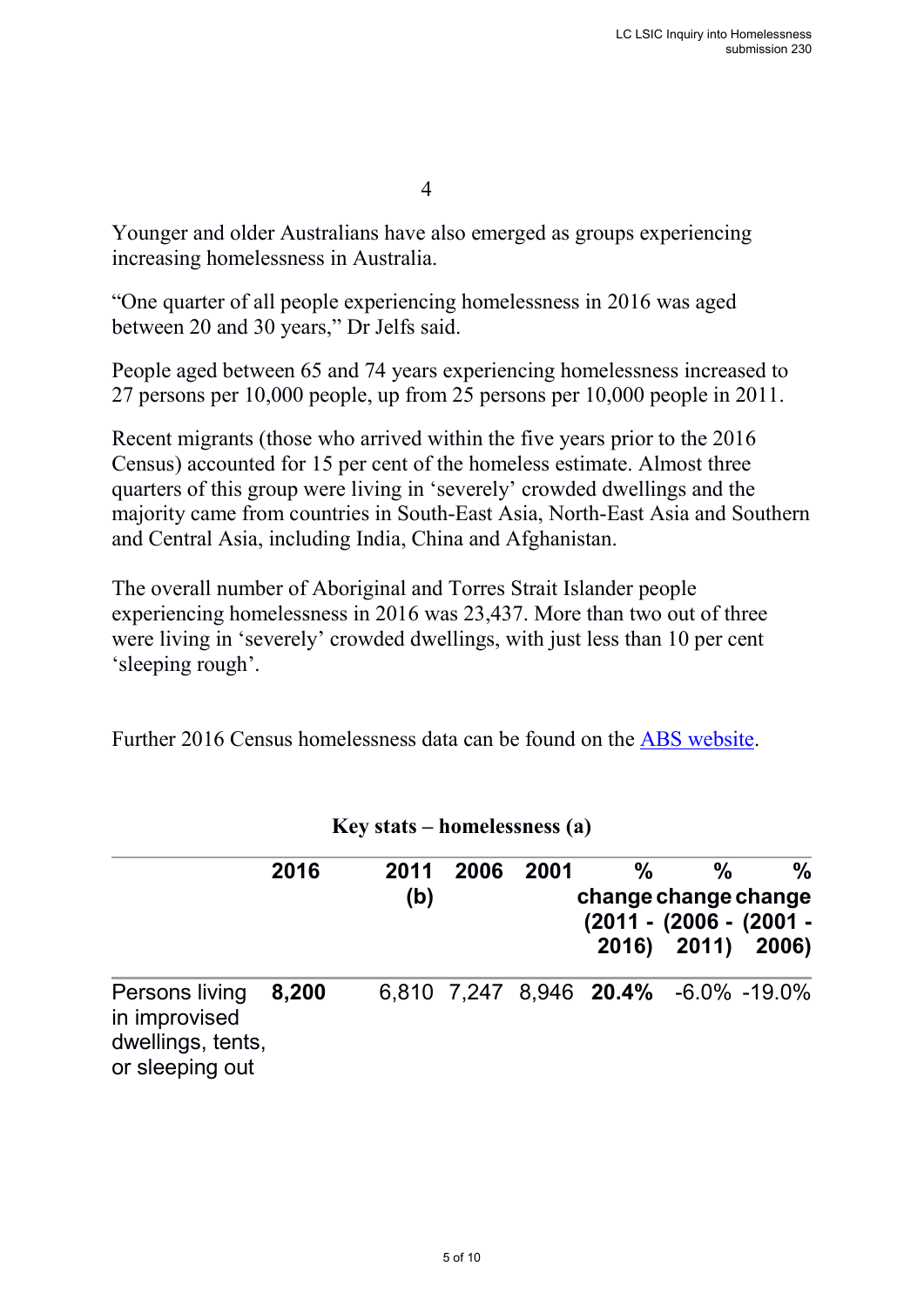| Persons in<br>supported<br>accommodation<br>for the<br>homeless   | 21,235 | 21,258 17,329 13,420 -0.1% 22.7% 29.1%                  |     |     |         |         |                  |
|-------------------------------------------------------------------|--------|---------------------------------------------------------|-----|-----|---------|---------|------------------|
| Persons staying 17,725<br>temporarily with<br>other<br>households |        | 17,374 17,663 17,880                                    |     |     | $2.0\%$ | $-1.6%$ | $-1.2%$          |
| Persons living<br>in boarding<br>houses                           | 17,503 | 14,944 15,460 21,300 17.1%                              |     |     |         |         | $-3.3\% -27.4\%$ |
| Persons in<br>other temporary<br>lodging                          | 678    | 682                                                     | 500 | 338 | $-0.6%$ | 36.4%   | 47.9%            |
| Persons living<br>in 'severely'<br>crowded<br>dwellings           | 51,088 | 41,370 31,531 33,430 23.5% 31.2%                        |     |     |         |         | $-5.7%$          |
| Total                                                             |        | 55<br><b>116,427</b> 102,439 89,728 95,314 <b>13.7%</b> |     |     |         | 14.2%   | $-5.9%$          |

 $\sim$  5

*Notes*

*(a) Cells in this table have been randomly adjusted to avoid the release of confidential data. As a result cells may not add to the totals. (b) Homeless estimates from 2011 for the category 'Persons living in boarding houses' have been revised.* 

*Interview opportunities with Dr Paul Jelfs are available.*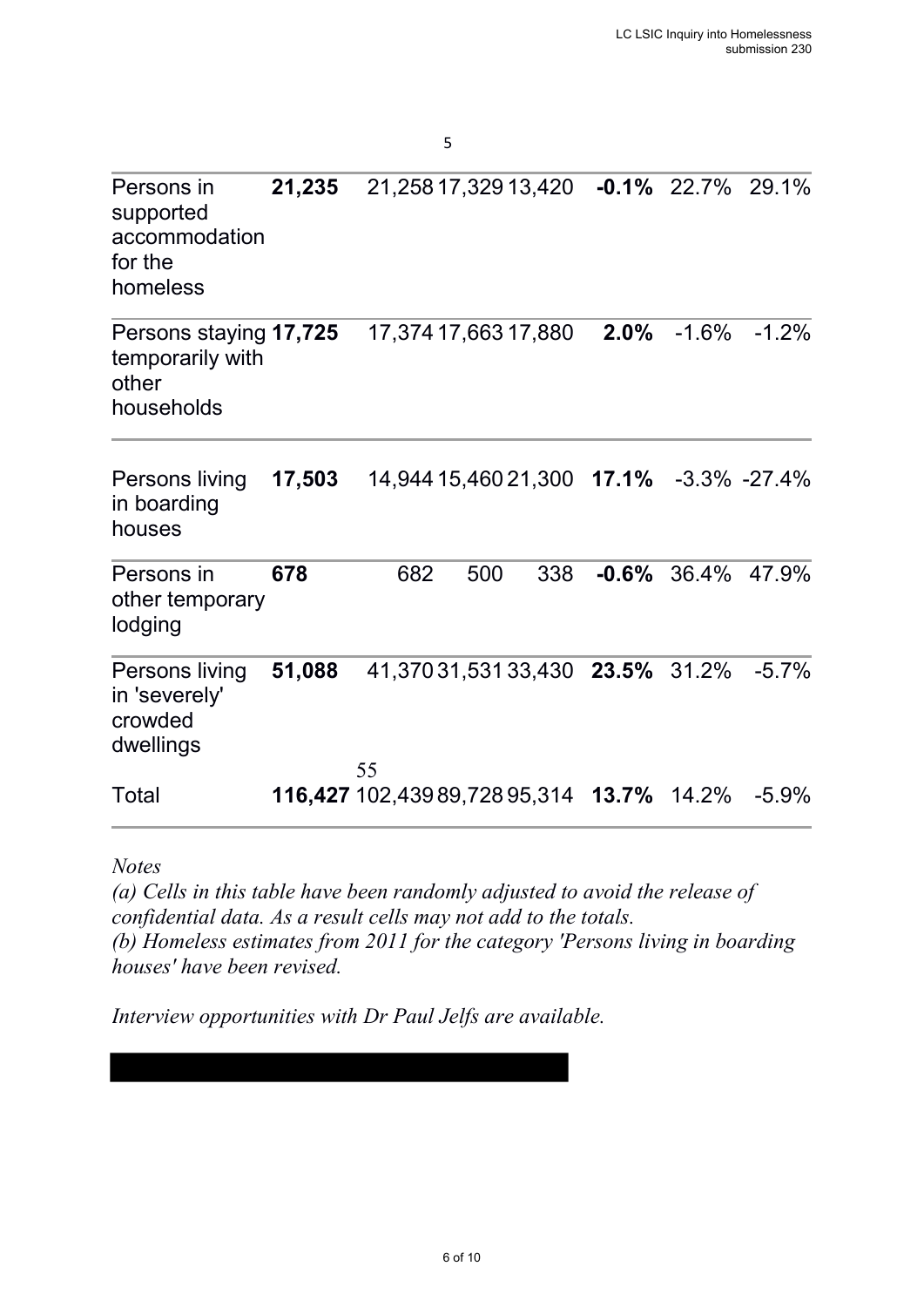$\sim$  6

Homelessness Inquiry must consider incomes versus rent and rental availability particularly for low income people. House values continue to rise, while there is also a rise in the inequality of incomes and increased levels of poverty amongst people who in the past would not have fallen into this cohort.

There has been a shift in suburban affordability which has meant that people who may in the past have been able to afford to buy a house are now forced into the rental market and will never be able to buy, thus putting increased stress on the availability of affordable houses to rent. This results in a high degree of housing stress, with households paying up to 69% of their income in many instances. Governments at all levels need to concentrate on policies which

increase the actual supply of houses to the lower end of the market. It needs to be noted that the shortage of secure, stable and affordable housing is reaching crisis levels in this community.

Without increased funding that will actually provide appropriate housing this situation will continue and more people will be living on the streets. Homelessness is isolating and leaves people vulnerable to long-term unemployment and chronic ill-health. It makes it difficult for people to maintain social supports, education and work.

Indigenous people are more likely to experience homelessness than any other Australian.

Public housing waiting lists are now so long that a low income does not mean that you have any hope of housing in the foreseeable future. The availability of Public Housing through the Office of Housing is extremely limited and has stagnated due to insufficient funding over recent years.

Families, older people, singles and people with disabilities are increasingly becoming homeless. Some people manage to secure crisis or transitional housing, but as there is not a pathway to long term, affordable, secure housing, they remain in a crisis situation which in turn causes more stress and less available crisis accommodation.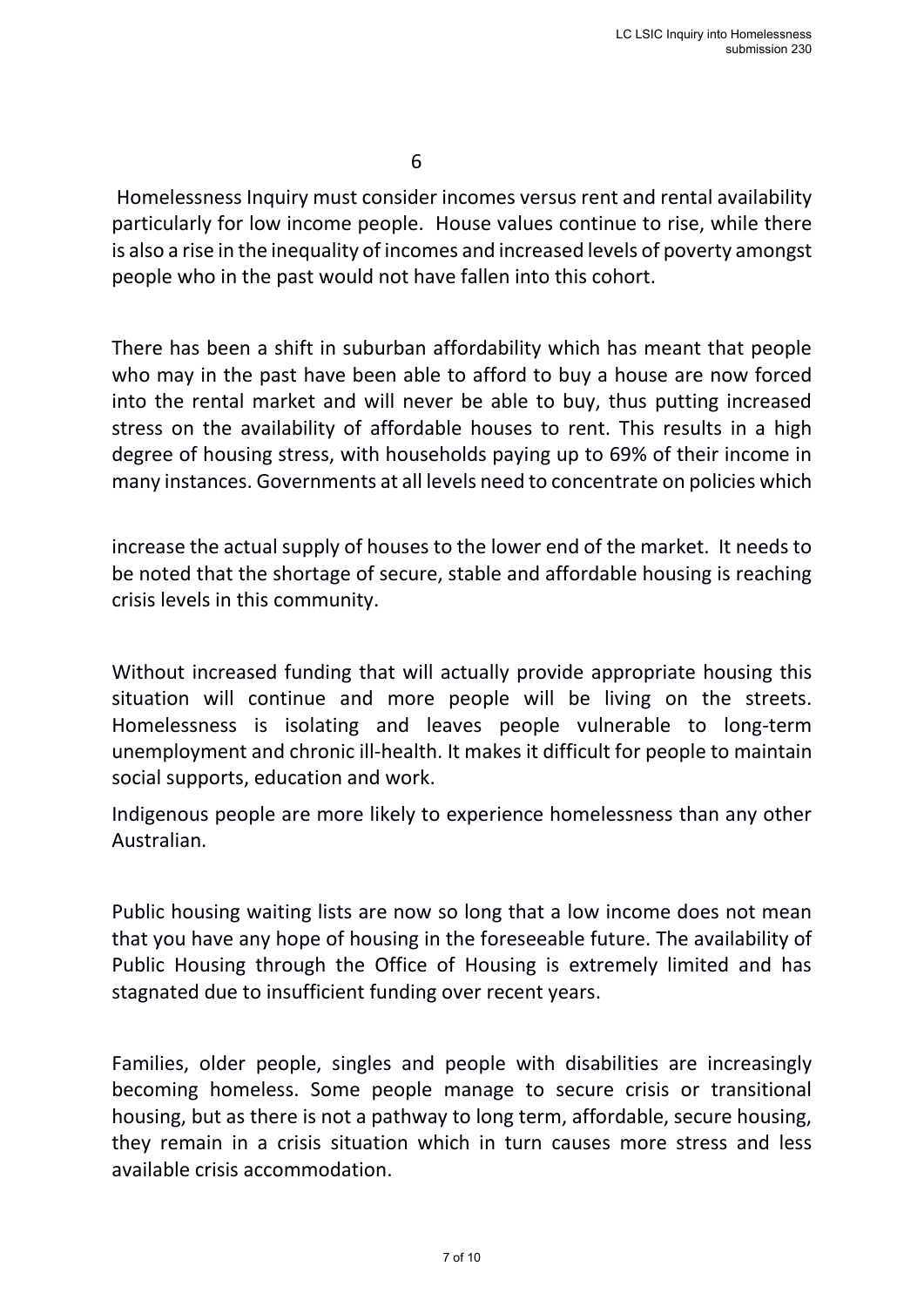Family violence is the single largest cause of homelessness in Australia. Homelessness is also caused by poverty, unemployment, family breakdown, mental illness, shortage of affordable housing, sexual assault, addiction, financial difficulty, gambling and social isolation.

84% of people presenting as homeless or at risk have experienced some kind of trauma. The longer they remain in insecure housing, the greater the impact of the trauma on their mental health and wellbeing. Rapid re-housing, early intervention and prevention are solutions to this.

Homelessness is growing in the Yarra Ranges area of Melbourne. Many families are becoming homeless due the high cost of private rental, to family violence, to ageing, to illness and disability.

Support and welfare agencies in the Yarra Ranges are seeing increased levels of complexity and larger numbers of people who cannot sustain secure affordable housing and have never previously asked for assistance, but now are finding more difficulty managing.

Centrelink Payments have stagnated and become increasing difficult to obtain and increases in the cost of living, including prohibitive rental and energy costs have pushed families to the brink of destitution.

## **Solutions**

There needs to be recognition, at governmental levels, that an increasing proportion of the community will never be able to purchase a house, this situation is made worse by the seemingly unending loss of stable, secure employment for a significant number of people particularly in the manufacturing sector which may historically be at the lower end of the housing market.

Workers see that Centrelink payments are totally inadequate, particularly Newstart payments, and the system is difficult to navigate and inflexible.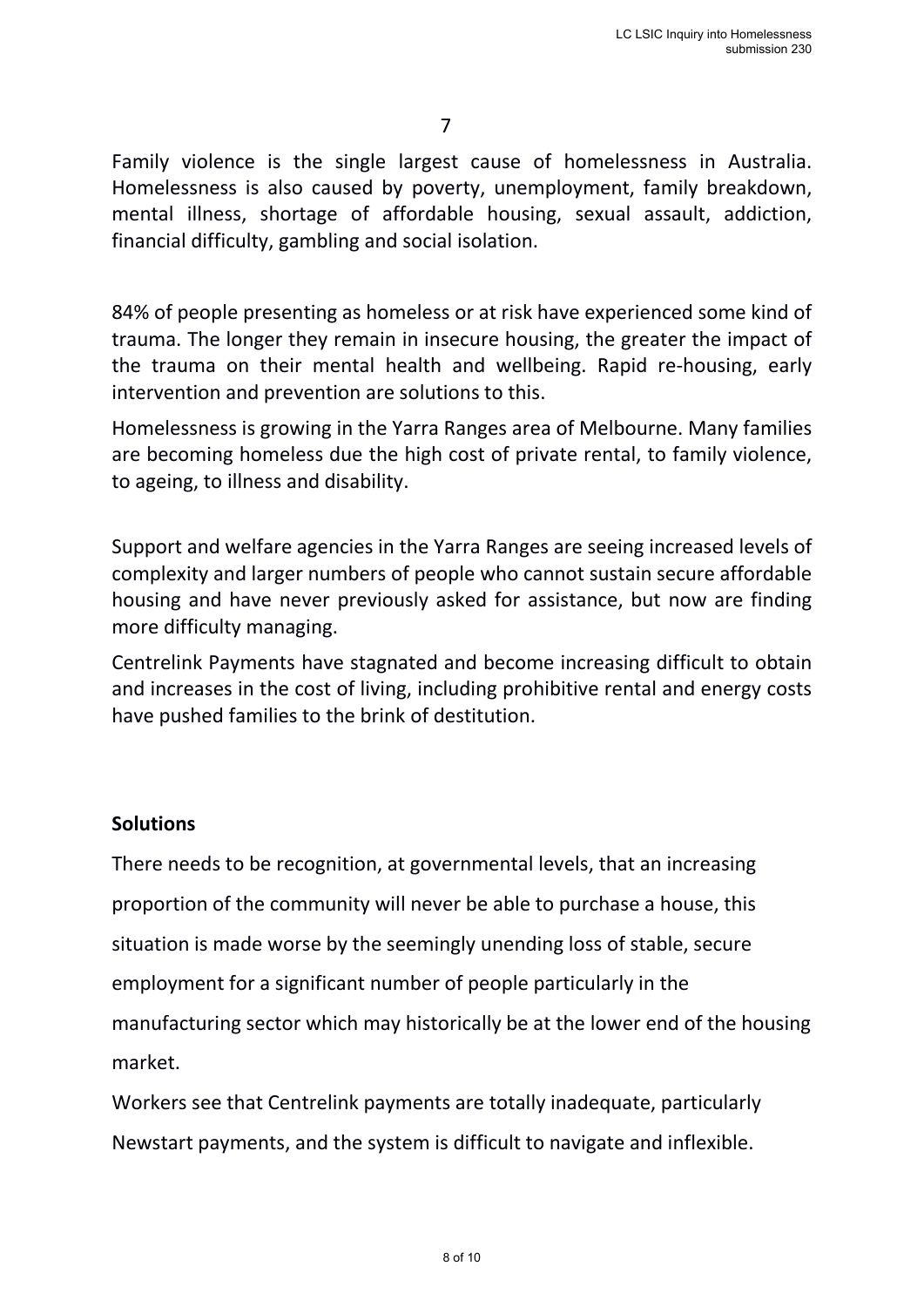Federal and State Governments need to work together, without the influence of party politics.

YRHAG would hope that a National Housing Plan be developed to address the crisis which now exists in all capital cities.

Priority be given to immediately funding the provision of a range of housing to be added to the Ministry of Housing stock.

A review of current Ministry of Housing management strategies be undertaken to ensure that all existing housing stock is maintained and utilised with the maximum efficiency and minimum loss of capacity.